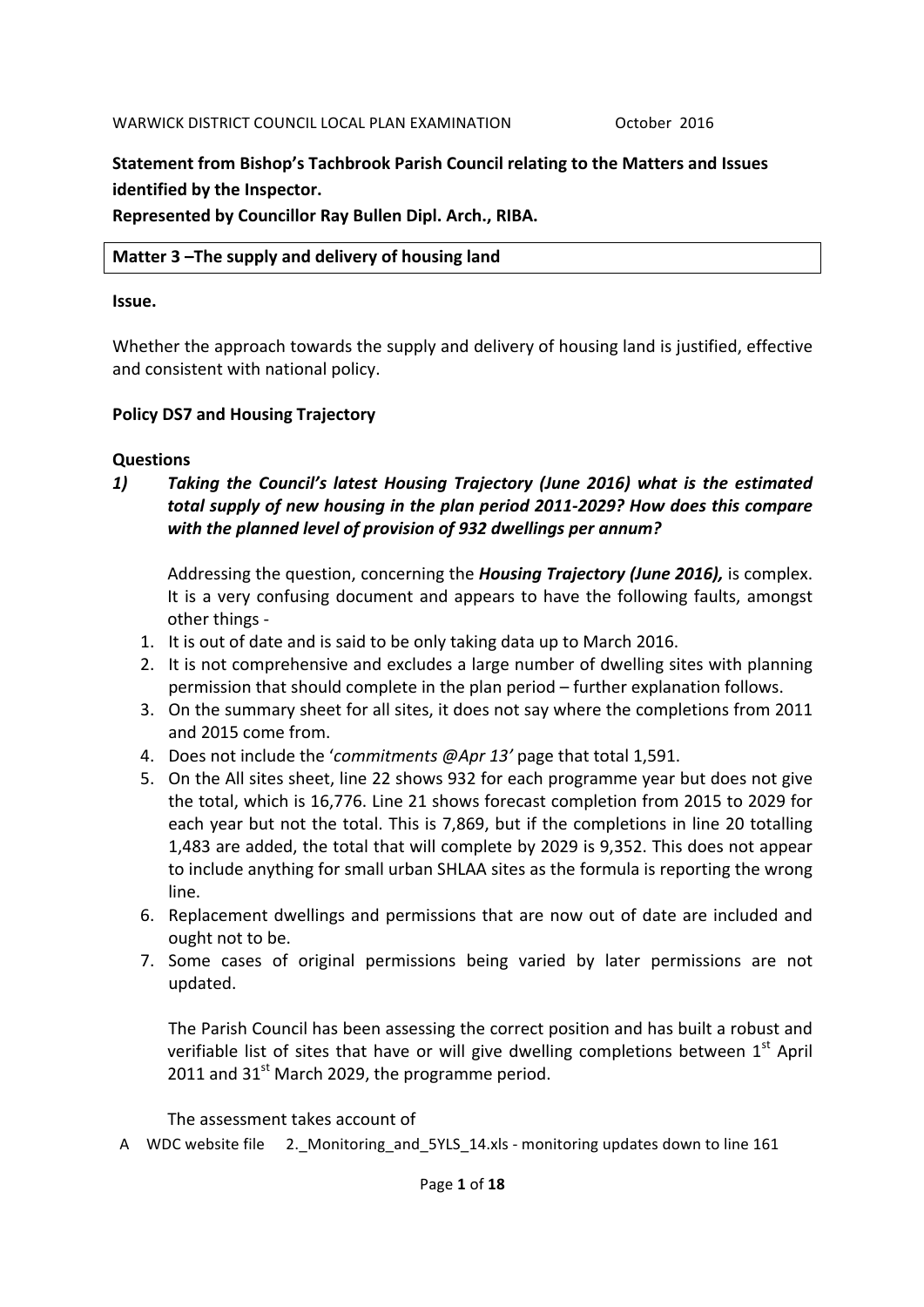- B WDC website file 2. Monitoring and 5YLS 14.xls new sites  $1/4/2013$  to  $1/4/2014$  line 161 to 250
- C WDC website file 3. Five YSH April to Aug 14-1.xls

plus the 'Housing Supply Topic Paper' of April 2016, the 'Housing Target Trajectory Sites' of June 2016 and the '*cumstartscumcomps12FOI.xlsx'* to '*cumstartscumcomps15 FOI.xlsx'* papers of September 2016. The WDC website for planning applications and building regulations have also been consulted and from all this data it is clear that there are currently 10,124 planning permissions granted that should contribute to completions by 2029. Of these, 2,672 have been completed, 2,620 are under construction, leaving 4,832 not yet started. Full detail is given in the spreadsheet attached at Appendix 1.

Analysis of the data shows that

a) The Housing Supply Topic Paper (HSTP) of April 2016, the Housing Target Trajectory Sites (HTS) of June 2016 are not comprehensive.

Table 1 shows that of the net 10,124 dwellings granted permission, 2,274 are not included in either paper;  $5,365$  appear in both papers,  $2,245$  appear in the HSTP only and 248 appear in the HTS. The HSTP identified 36 sites and the HTS 4 sites that were not in any other lists. See HSTP Comparison sheet of Appendix 1 that demonstrates the compilation of Table 1.

| Table 1 Comparison of sites included in the Housing supply Topic<br>& Housing Target Trajectory Sites Papers |        |            |       |       |         |         |          |  |  |
|--------------------------------------------------------------------------------------------------------------|--------|------------|-------|-------|---------|---------|----------|--|--|
| Not                                                                                                          |        |            |       |       |         |         |          |  |  |
|                                                                                                              | market | affordable | gross | net   | started | started | complete |  |  |
| <b>TOTALS</b>                                                                                                | 6745   | 3375       | 10189 | 10124 | 4832    | 2620    | 2672     |  |  |
| not found in HSTP or HTS                                                                                     | 1790   | 486        | 2307  | 2274  | 624     | 67      | 1583     |  |  |
| in Housing Supply Topic Paper(HSTP)                                                                          | 1625   | 624        | 2255  | 2245  | 1843    | 339     | 63       |  |  |
| in Housing Target Trajectory<br>Sites(HTS)                                                                   | 227    | 14         | 248   | 240   | 59      | 45      | 136      |  |  |
| in both HSTP & HTS                                                                                           | 3103   | 2251       | 5379  | 5365  | 2306    | 2169    | 890      |  |  |

b) Similarly, not all of the sites appear in the Cumulative starts/completions papers so it is not clear what numbers are carried into the final assessment. These appear to be a historic updating of past assessments.

Table 2 shows that of the 10,124 net dwellings found, only 6,139 are in the cumulative start/completions paper (CSC). This omits 3,985, 714 of which are completions and 346 are being built. See CUM START Comparison sheet of Appendix 1 for the compilation of Table 2. This highlights in colour code sites that do not qualify due to replacements, holiday accommodation, out of date and similar reasons.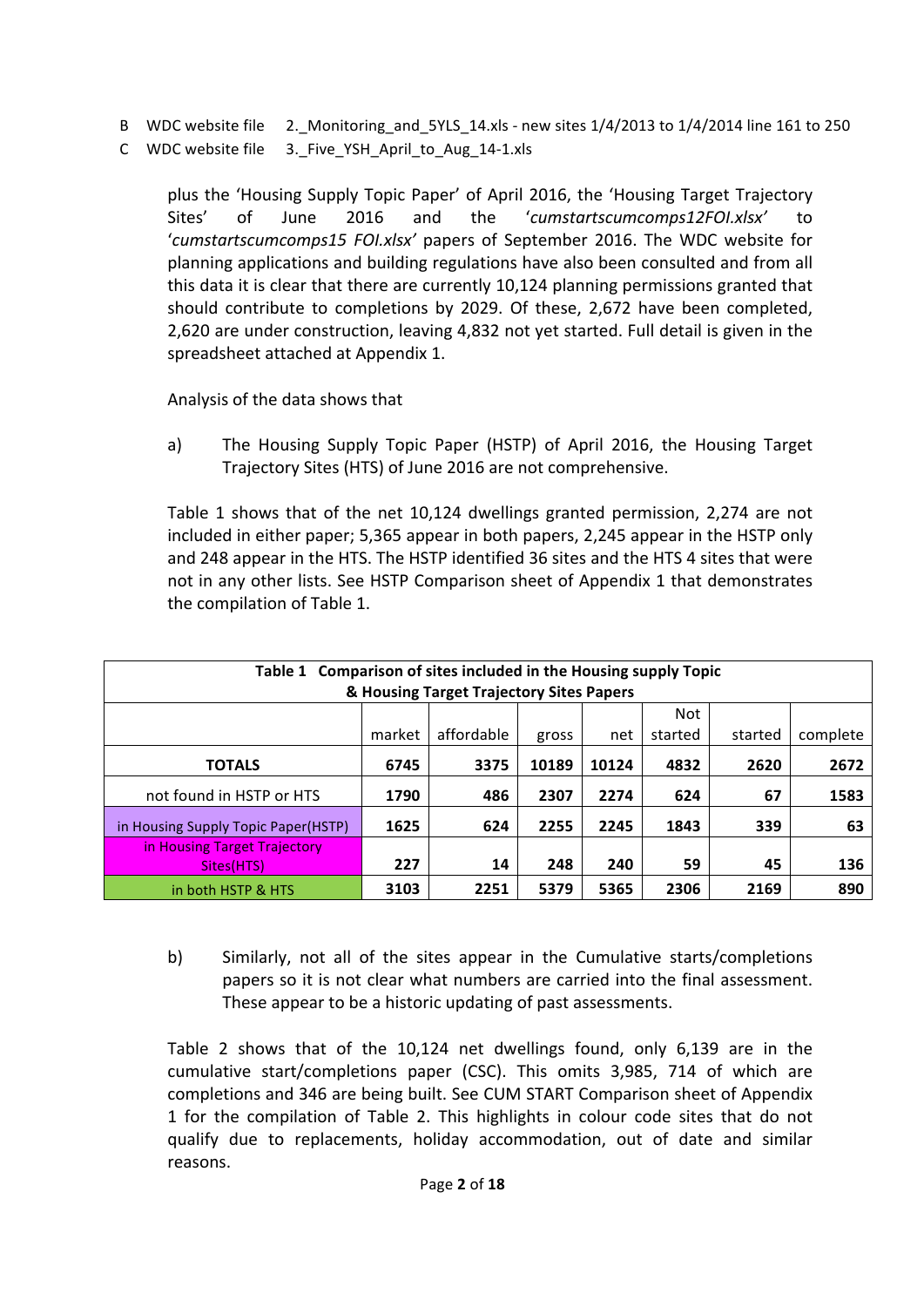| Table 2 Analysis of known sites that are not included in the CSC |        |            |       |       |         |         |          |  |  |
|------------------------------------------------------------------|--------|------------|-------|-------|---------|---------|----------|--|--|
|                                                                  |        |            |       |       | Not     |         |          |  |  |
|                                                                  | market | affordable | gross | net   | started | started | complete |  |  |
| <b>TOTALS</b>                                                    | 6745   | 3375       | 10189 | 10124 | 4832    | 2620    | 2672     |  |  |
| NOT IN CSC                                                       | 2726   | 1266       | 4014  | 3985  | 2925    | 346     | 714      |  |  |
| IN CSC                                                           | 4019   | 2109       | 6175  | 6139  | 1907    | 2274    | 1958     |  |  |

c) Dwellings completed between  $1^{st}$  April 2011 and mid October 2016.

Table 3 shows the annual completions as found through the Building Regulation completions records plus some site inspections. This should be regarded as a minimum since there are a considerable number of cases where the start on site is recorded but a completion date is not given. This applies, particularly, to sites where the applicant uses an approved Inspector and completion dates either come back late or not at all. A total of 2,672 completions are known to have been completed, with annual totals as shown in Table 3. This is a different result to the WDC HTS paper of March 2016 up to the 14/15 year.

| Table 3              | Actual dwelling completions 2011-2029 up to mid October 2016 |       |       |       |       |          |  |  |  |  |
|----------------------|--------------------------------------------------------------|-------|-------|-------|-------|----------|--|--|--|--|
| Year                 | 11/12                                                        | 12/13 | 13/14 | 14/15 | 15/16 | $16/17*$ |  |  |  |  |
| Annual total         | 111                                                          | 356   | 376   | 710   | 656   | 463      |  |  |  |  |
| Cumulative total     | 111                                                          | 467   | 843   | 1,553 | 2,209 | 2,672    |  |  |  |  |
| Completions from WDC |                                                              |       |       |       |       |          |  |  |  |  |
| HTS paper March 2016 | 144                                                          | 262   | 345   | 732   |       |          |  |  |  |  |
| Cumulative total     | 144                                                          | 406   | 751   | 1,483 |       |          |  |  |  |  |

\* as at October 2016.

# d) Spatial distribution of dwelling sites

Table 4 shows the spatial distribution of dwellings granted planning permission by October 2016 in Urban, Growth and Limited Growth Village sites.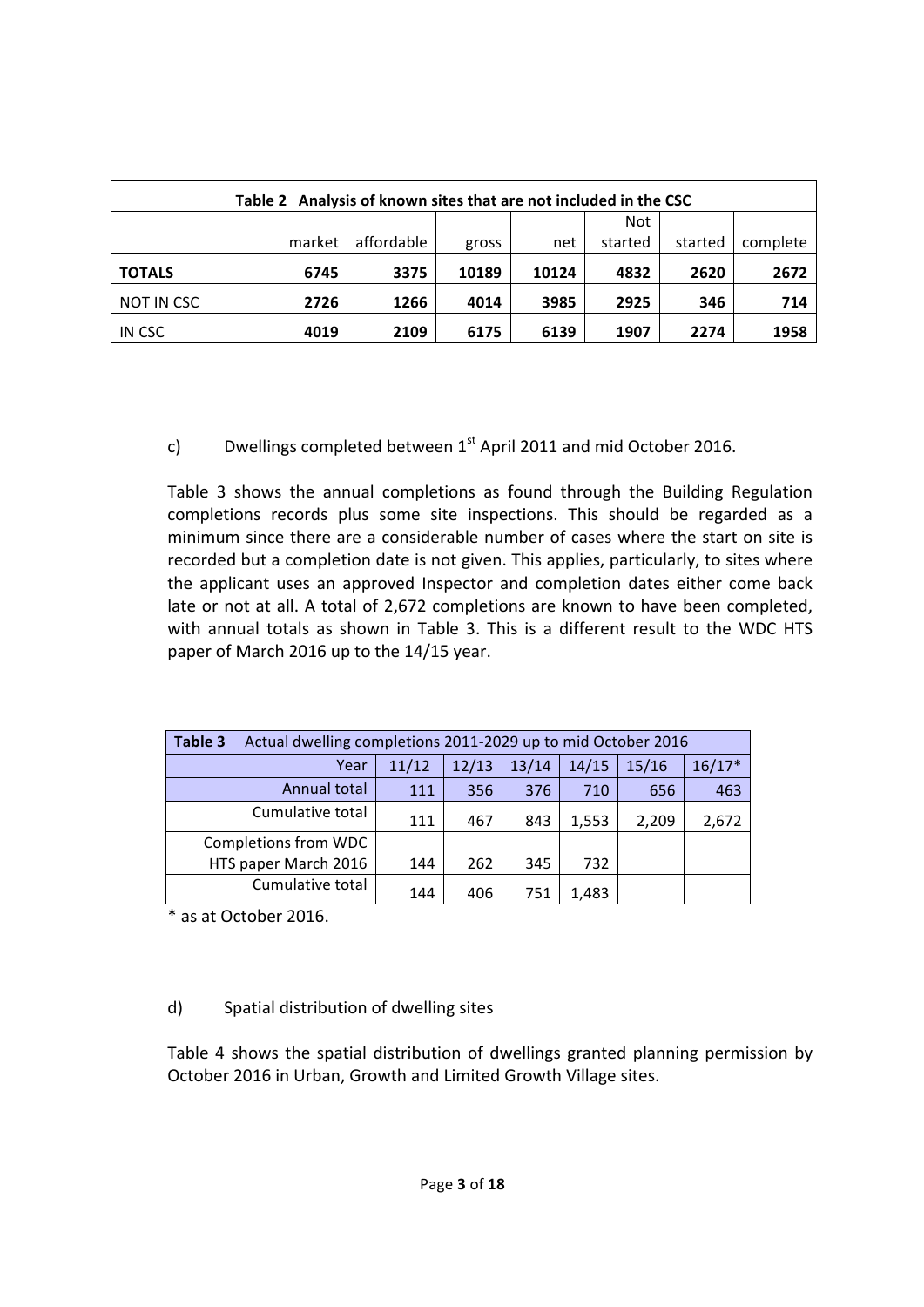|                 | Table 4 Spatial distribution of dwellings granted permission by October 2016 |       |     |                               |                |  |  |  |  |
|-----------------|------------------------------------------------------------------------------|-------|-----|-------------------------------|----------------|--|--|--|--|
| U               | LEAMINGTON                                                                   | 2,177 | LIV | <b>BEAUSALE</b>               | 22             |  |  |  |  |
| U               | <b>KENILWORTTH</b>                                                           | 423   | LIV | <b>HILL WOOTTON</b>           | 2              |  |  |  |  |
| GV              | <b>BISHOPS TACHBROOK</b>                                                     | 2,116 |     | <b>WAPPENBURY</b>             | $\overline{2}$ |  |  |  |  |
|                 | <b>HONILEY</b>                                                               | 1     | LIV | <b>BUBBENHALL</b>             | 3              |  |  |  |  |
| GV              | <b>RADFORD SEMELE</b>                                                        | 312   | LIV | <b>NORTON LINDSEY</b>         | 4              |  |  |  |  |
| U               | <b>LILLINGTON</b>                                                            | 33    | LIV | <b>SHERBOURNE</b>             | 2              |  |  |  |  |
| U               | <b>WARWICK</b>                                                               | 1,963 | GV  | <b>CUBBINGTON</b>             | 13             |  |  |  |  |
| <b>New</b><br>U | <b>SOUTH OF WARWICK &amp;</b><br>LEAMINGTON                                  | 2,167 | LIV | <b>BADDESLEY CLINTON</b>      | 25             |  |  |  |  |
| LIV             | <b>STONELEIGH</b>                                                            | 175   |     | <b>BUDBROOKE</b>              | $\mathbf{1}$   |  |  |  |  |
| LIV             | <b>ROWINGTON</b>                                                             | 18    | LIV | <b>WESTON UNDER WETHERLEY</b> | $\mathbf{1}$   |  |  |  |  |
| U               | <b>WHITNASH</b>                                                              | 206   | GV  | <b>HATTON</b>                 | 13             |  |  |  |  |
| LIV             | <b>WASPERTON</b>                                                             | 1     | LIV | <b>ASHOW</b>                  | $\mathbf{1}$   |  |  |  |  |
| GV              | <b>BURTON GREEN</b>                                                          | 2     | U   | COVENTRY (boundary)           | $\mathbf{1}$   |  |  |  |  |
| LIV             | <b>HASELEY KNOB</b>                                                          | 6     | U   | <b>WARWICK UNIVERSITY</b>     | 95             |  |  |  |  |
| LIV             | <b>LAPWORTH</b>                                                              | 27    | GV  | <b>BAGINTON</b>               | $\mathbf{1}$   |  |  |  |  |
| GV              | <b>BARFORD</b>                                                               | 125   | LIV | <b>MILVERTON</b>              | 72             |  |  |  |  |
| GV              | <b>LEEK WOOTTON</b>                                                          | 114   |     | <b>TOTAL</b>                  | 10,124         |  |  |  |  |

e) Identifying a comprehensive assessment of the correct current position of planning permissions given, the number of completions, under construction and not started - An explanation of the Table in Appendix 1.

Appendix 1 lists all the sites found, listed in order of the planning application numbers following the colour codings.

The colour codings in columns A & B relate to the appearance of sites in the HSTP, HTS & CSC. Column A also includes DS11 site reference numbers eg H01.

Column C is also colour coded, dark green where data is satisfactory, yellow where for reasons specified the site does not qualify, or no longer qualifies, for inclusion and red where no robust evidence can be found to include that site in the calculation. Column C also includes a windfall indicator. All sites that are not in the Local Plan through DS11 but are genuine windfalls arising from planning applications received and granted are coded W. Sites that are in DS11 and which have been granted permission are coded 1 in column C. There are some sites that have been promoted through the Local Plan process but because they were granted permission early, they are not in DS11. These are coded WLP in column C. Hence unless a site is included in DS11 H01 to DSNEW3 it is a windfall site.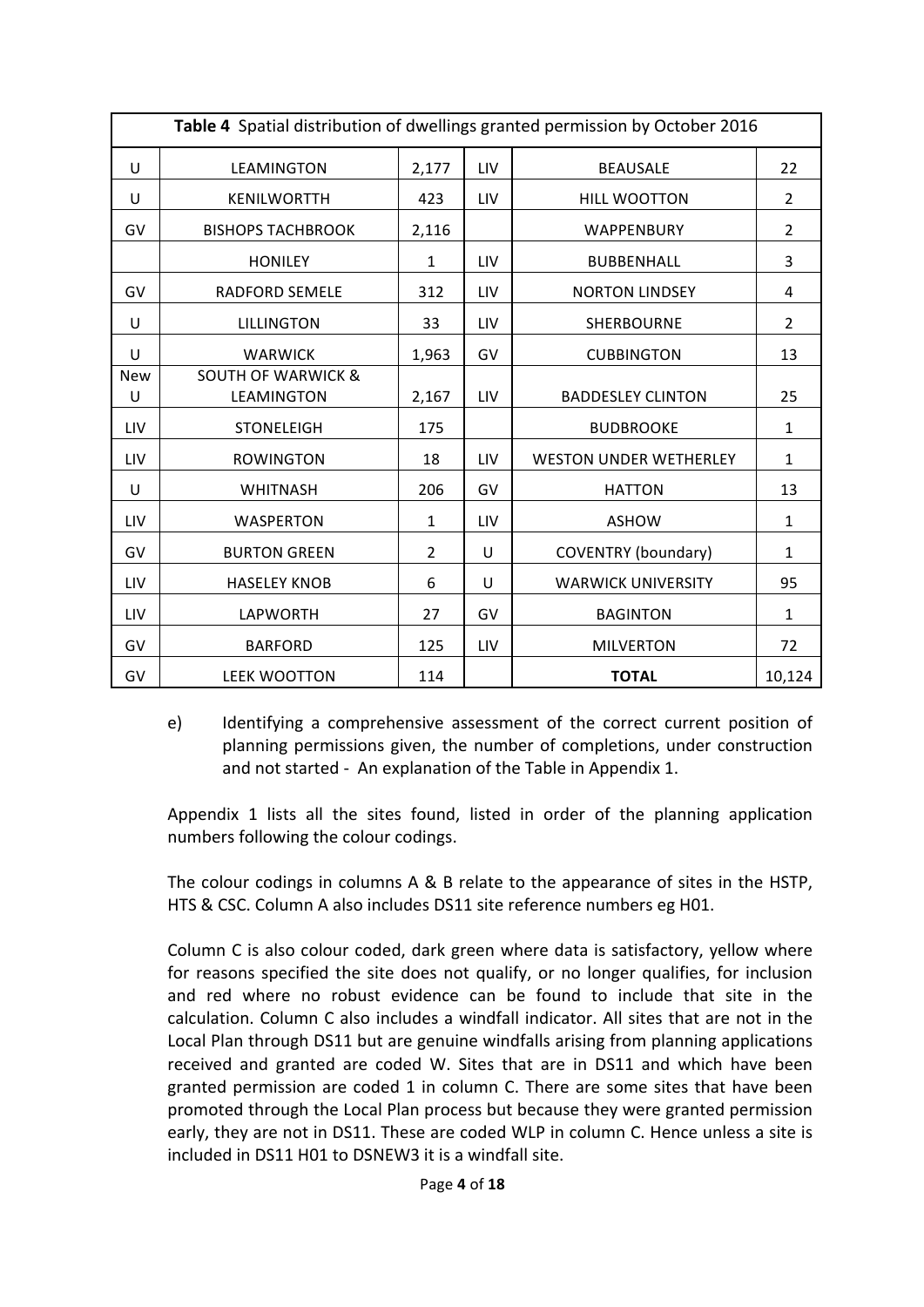The windfall analysis shows that of the 10,124 sites identified, 5,102 are in DS11 but are committed with permission granted. 612 are coded WLP so are windfalls generated by the Local Plan process and 4,410 are genuine windfalls. This represents a genuine windfall average annual number of 792 dwellings per annum.

Column D codes each site location as Urban Rural or Village. 6,528 (64.5%) are urban sites, 2,950 (29.1%) were rural sites some of which will be designated urban extensions in the future and 647 (6.4%) are in villages.

Column E gives the planning application reference that gives access to detail of the site on the WDC website. This provides the date that the planning application was granted shown in column H, the number of dwellings each site provides in column G and access to drawings etc to determine any further detail necessary to correctly assess the site. Some sites need considerable examination to ensure the planning and building regulations records are for the same development. There is no cross reference connection between the two at the moment and the regulations website does not have the drawings on the website so that this can be verified. Normally the site descriptions tally.

Column I gives the Building Regulation reference that gives access to the start and completion dates that are entered in columns  $R$  & S when available. Where a Building Regulations application cannot be found, "no regs yet " is entered in column I. 

The analysis includes a formula to identify any sites that have a planning permission that has expired and which either "no regs yet" applies or there is no renewal application or condition or other activity is known from the website detail. This results in 64 sites that are at risk unless renewal applications are received. This is 1.32% of the planning permissions that have not started yet. Others of this type, which definitely look as though they are dormant, are eliminated from the calculation and indicated by the yellow colour coding.

Where sites have renewal or amendment allocations these are retained at one of the relevant application numbers to avoid double counting with notes to connect the applications.

The analysis also shows that, for the 5 year housing land supply calculation, there are 2,066 sites that WDC advise will not complete within the next 5 years, but all of which will complete by 2029.

To determine *the estimated total supply of new housing in the plan period 2011-***2029** first establish the sites to be included in DSD11 as Table 5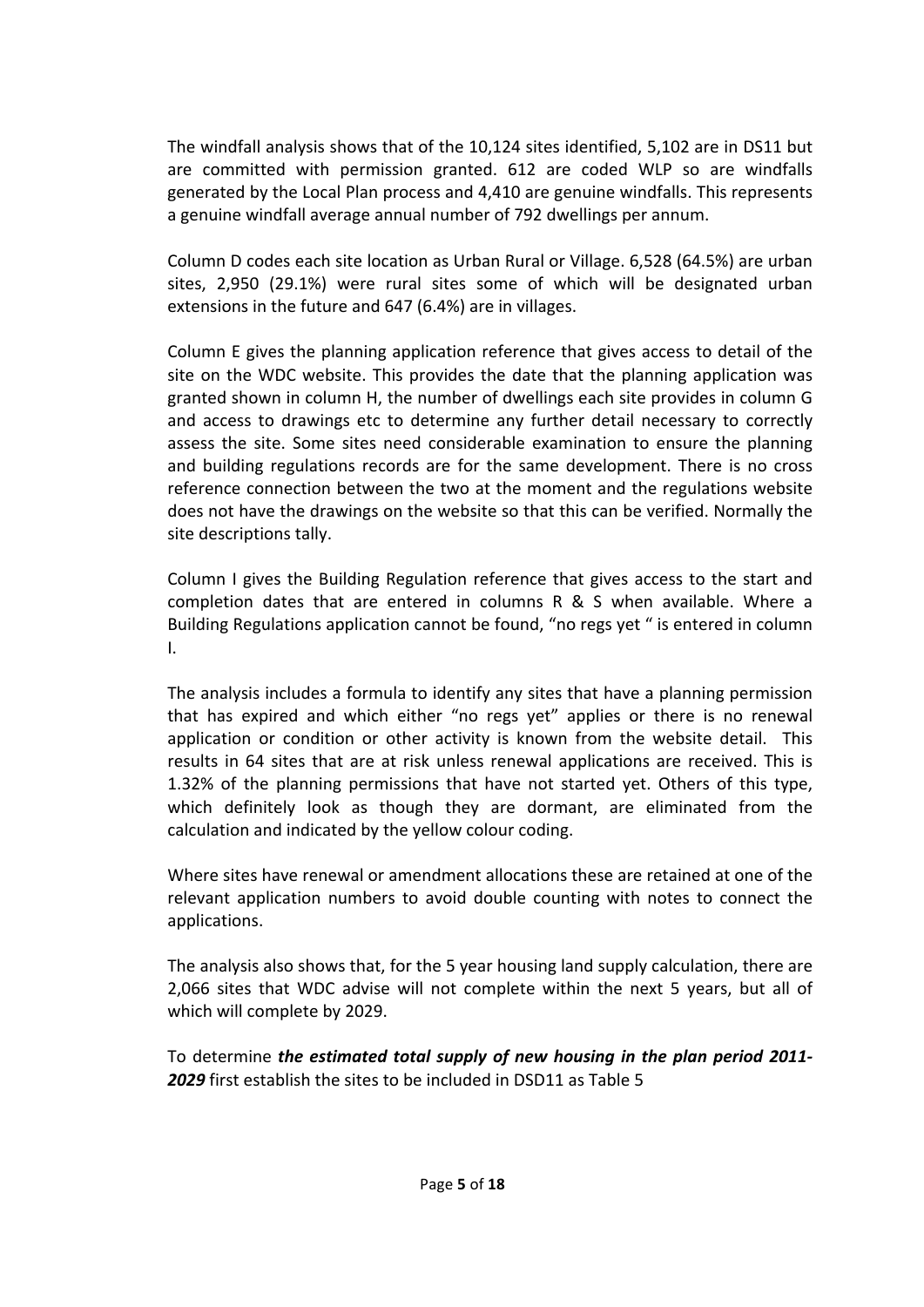|            |                    | Table 5 sites to be included in the MDLP |             |             |          |
|------------|--------------------|------------------------------------------|-------------|-------------|----------|
|            | site               |                                          | JAN 16 MODS | granted     | to come  |
| <b>DLP</b> | H01                | Wof Europa Wy                            | 1210        | 1160        | 50       |
|            | H <sub>02</sub> pt | Sof Harbry Lane                          | 1605        | 1505        | 100      |
|            | H <sub>02</sub> pt | sewage farm                              | 215         | 0           | 215      |
|            | H <sub>0</sub> 3   | E of whitnash                            | 500         | $\mathbf 0$ | 500      |
|            | H04                | Red house Fm                             | 250         | 0           | 250      |
|            | H <sub>05</sub>    | <b>NOT USED</b>                          |             |             | 0        |
|            | H <sub>06</sub>    | Thickthorn                               | 760         | 0           | 760      |
|            | H <sub>0</sub> 7   | <b>Crackley Triangle</b>                 | 90          | 93          | $-3$     |
|            | H <sub>0</sub> 8   | Oaklea Fm                                | 20          | 0           | 20       |
|            | H <sub>09</sub>    | Kenilwth school                          | 250         | 0           | 250      |
|            | H <sub>10</sub>    | station approach                         | 212         | 212         | 0        |
|            | H11                | Montague Rd                              | 140         | 0           | 140      |
|            | H12                | Ken VIth form                            | 130         | 0           | 130      |
|            | H13                | Sydenham                                 | 147         | 143         | 4        |
|            | H14                | riverside H                              | 100         | 0           | 100      |
|            | H15                | Lspa fire station                        | deleted     | $\Omega$    | 0        |
|            | H16                | court street                             | 121         | 0           | 121      |
|            | H17                | Theatre St.                              | 37          | 39          | $-2$     |
|            | H18                | aylesbury Hs                             | 20          | $\mathbf 0$ | 20       |
|            | H19                | Roswd Fm Bag                             | 80          | 0           | 80       |
|            | H <sub>20</sub>    | <b>Barford House</b>                     | 8           | $\Omega$    | 8        |
|            | H21                | sherbn nursery                           | 60          | 69          | -9       |
|            | H22                | Bemridge Barfd                           | 12          | 0           | 12       |
|            | H <sub>23</sub>    | BT S of school                           | 150         | 150         | $\Omega$ |
|            | H <sub>24</sub>    | <b>Burrow hill Burton Green</b>          | 90          | 0           | 90       |
|            | H <sub>25</sub>    | Rugby Rd Cubbington                      | 35          | 0           | 35       |
|            |                    | <b>Willow Sheet Meadow</b>               |             |             |          |
|            | H26                | Cubbington                               | 65          | 0           | 65       |
|            | H <sub>27</sub>    | S Arras B H Magna                        | 130         | 0           | 130      |
|            | H <sub>28</sub>    | Hatton park                              | 120         | 0           | 120      |
|            | H <sub>29</sub>    | <b>Kingswd Meadow House</b>              | 30          | 0           | 30       |
|            | H30                | ditto                                    | inc         | 0           | 0        |
|            | H31                | S of Stables kngswd                      | 6           | 0           | 6        |
|            | H32                | brome hall lane KW                       | 12          | 0           | 12       |
|            | H33                | W mill lane KW                           | 8           | 0           | 8        |
|            | H34                | Paddock Leek Wootton                     | 0           | 0           | 0        |
|            | H35                | <b>Broome CI LW</b>                      | 0           | 0           | 0        |
|            | H36                | Tennis cts LW                            | 0           | 0           | 0        |
|            | H37                | Hayes car pk LW                          | 5           | $\Omega$    | 5        |
|            | H38                | southam Rd Radford S                     | 60          | 60          | 0        |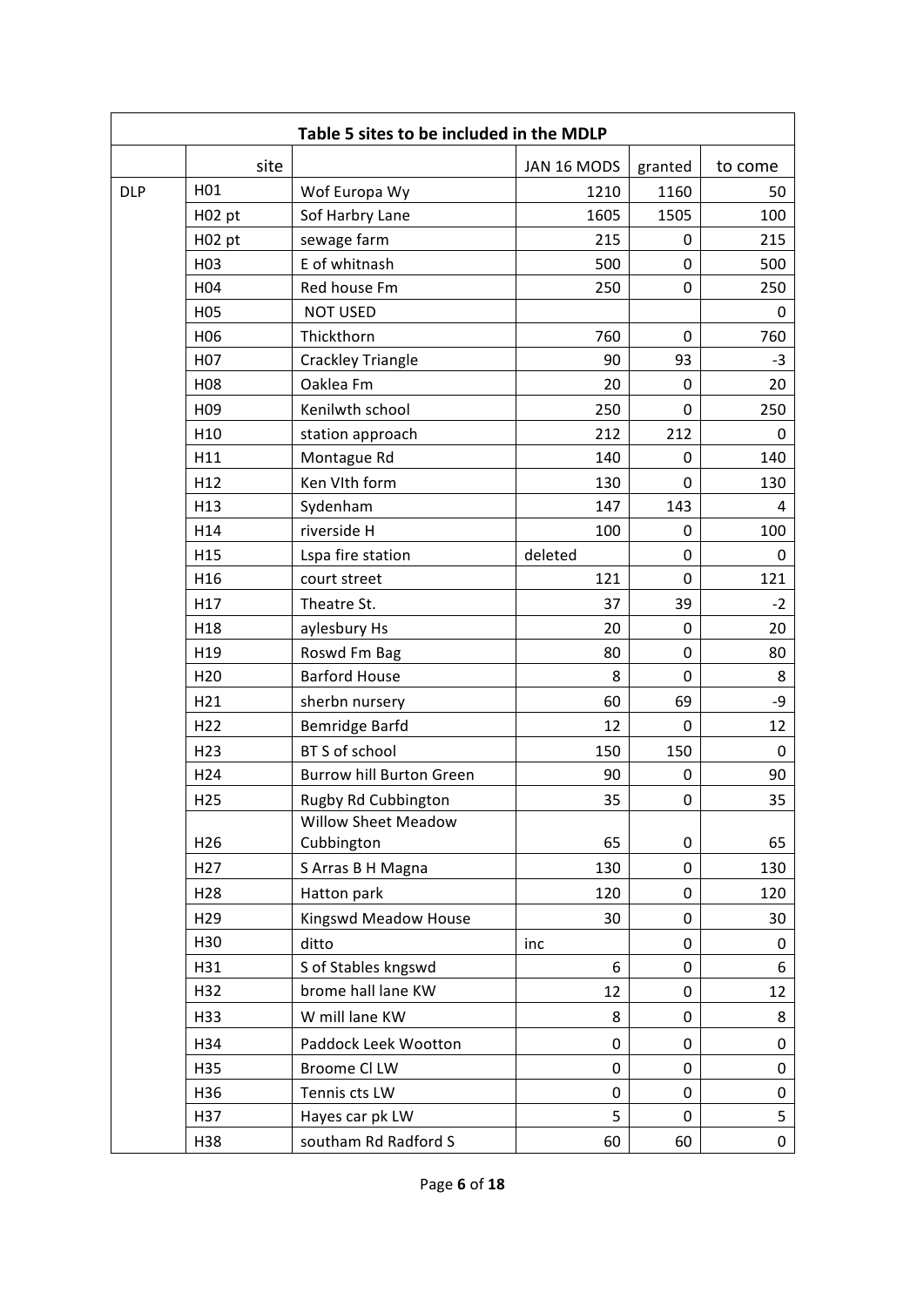| ModLP          | H39             | Opus 40                       | 85     | 85       | $\Omega$     |
|----------------|-----------------|-------------------------------|--------|----------|--------------|
|                | H40             | E Ken woodside TC             | 640    | $\Omega$ | 640          |
|                | H41             | E Warwick Rd Ken              | 100    | $\Omega$ | 100          |
|                | H42             | Westwood Heath                | 425    | $\Omega$ | 425          |
|                | H43             | Kings Hill                    | 1800   | $\Omega$ | 1800         |
|                | H44             | N of Milverton                | 250    | $\Omega$ | 250          |
|                | H45             | Hazelmr +little acre Whitnash | 75     | 0        | 75           |
|                | H46Aa           | <b>S</b> Gallows Hill         | 450    | 450      | $\Omega$     |
|                | H46Ab           | <b>Strawberry Field</b>       | 180    | $\Omega$ | 180          |
|                | <b>H46B</b>     | Asps                          | 900    | 900      | 0            |
|                | H47             | S Wasperton Ln Bfrd           | 30     | $\Omega$ | 30           |
|                | H48             | S Westham Ln Brfd             | 45     | $\Omega$ | 45           |
|                | H49             | <b>BT 7 Acre Close</b>        | 30     | 50       | $-20$        |
|                | H50             | E Cubbington                  | 95     | $\Omega$ | 95           |
|                | H51             | S Lloyd cl. Hampton Magna     | 115    | $\Omega$ | 115          |
|                | H <sub>52</sub> | Spring lane Radford S         | 60     | 65       | -5           |
|                | H <sub>53</sub> | Brownley Grn Ln Hatton Pk     | 55     | 0        | 55           |
|                | DSNEW3          | Leek Wtn pol HQ               | 115    | 114      | $\mathbf{1}$ |
| ModLP subtotal |                 |                               |        | 1,664    | 3,786        |
| DLP subtotal   |                 |                               |        | 3,431    | 3,247        |
| total          |                 |                               | 12,128 | 5,095    | 7,033        |
|                |                 | total granted+to come         |        |          | 12,128       |

From Table 5 the total site specific allocation is 12,128 of which 5,095 are already committed by planning permissions. This leaves 7,033 sites in the Plan that are not yet committed.

Add permissions already granted from Table 1, add windfall allowance for the remaining period of 12.433 years  $@$  101 per annum as last sentence of para 32 and last sentence of para 34 of exam inspectors letter of 1st June 2015 and add vacant dwellings returned to use as recorded by DCLG, then Table 6 shows that the plan now contains 18,528 dwellings.

| <b>Table 6 Total Plan supply</b>      |        |       |  |  |  |  |  |  |
|---------------------------------------|--------|-------|--|--|--|--|--|--|
| <b>Total in MDLP</b>                  | 12,128 |       |  |  |  |  |  |  |
| deduct MDLP committed                 |        | 5,095 |  |  |  |  |  |  |
| remainder to be granted               | 7,033  |       |  |  |  |  |  |  |
| add permissions granted               | 10,124 |       |  |  |  |  |  |  |
| add windfall allowance for remaining  |        |       |  |  |  |  |  |  |
| years                                 | 1,256  |       |  |  |  |  |  |  |
| add vacants returned to use completed | 115    |       |  |  |  |  |  |  |
| Total supply in the plan is           | 18,528 |       |  |  |  |  |  |  |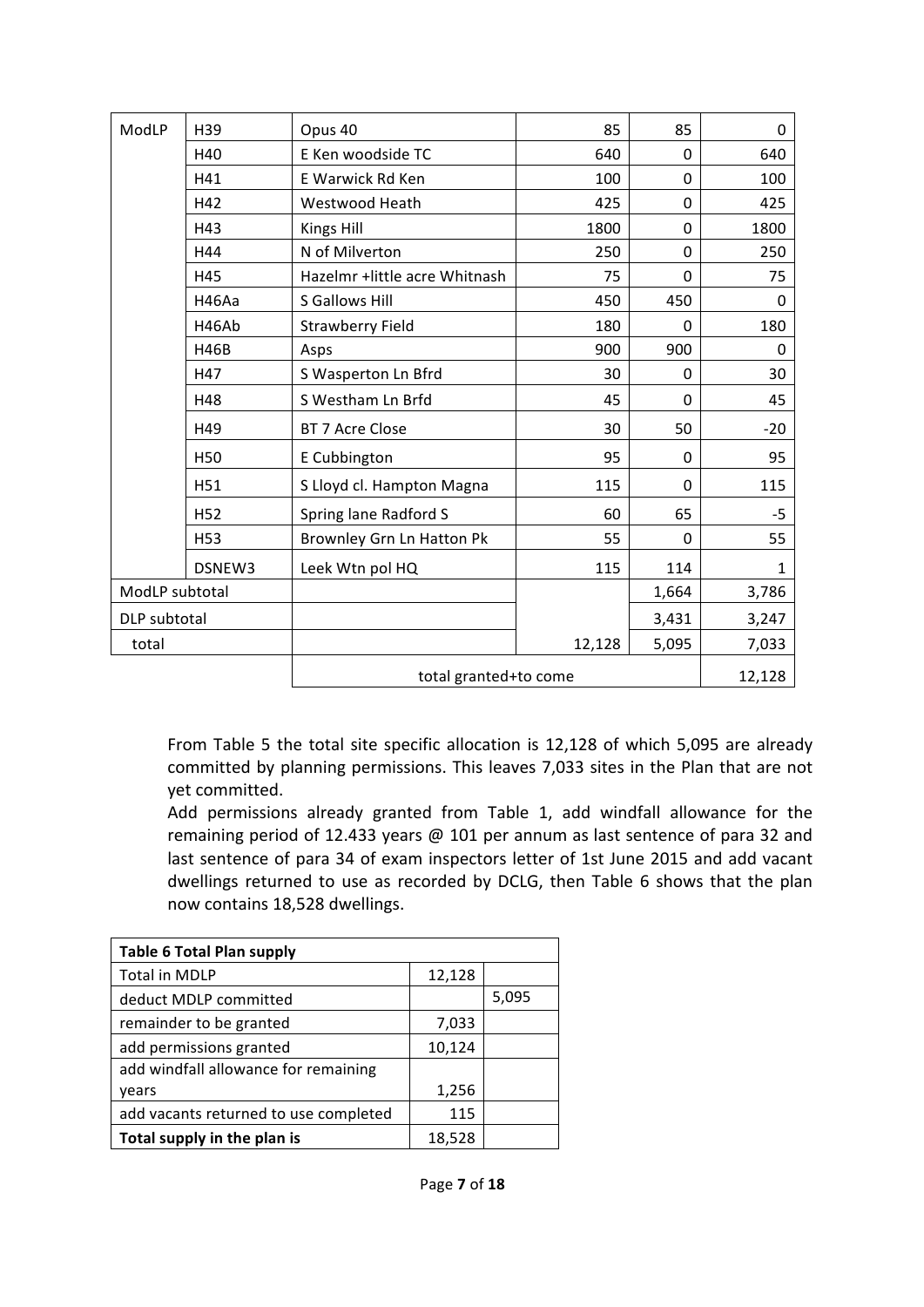This is 1,029 dwellings per annum and is 97 dwellings per annum more than the 932 arising from the Memorandum of Understanding.

#### 2) What is the estimated total supply in the plan period from a) to f)?

Before answering this question it is important to state that because of the number that the submitted Local Plan is destined to deliver of 18,528, there are actually 4 different levels that the plan should be measured against. To work to a plan that is too high is counter to national policy if the disadvantages outweigh the benefits.

The 4 options that need to be considered are-

#### Option 1.

The full objectively assessed housing need for Warwick District as determined by the DCLG 2014-based projections published in July 2016 of 8,054 as set out in table 6 of the Parish Council's Written Statement for question 4 of Matter 2 (page 6) and included in the table to option 2 below.

To date, the permissions granted are 10.124 to which should be added the allowance for future windfalls of 1,256 plus vacant dwellings that have been returned to the housing stock of 115, a total of 11,495. This is 3,441 dwellings more than 8,045 that is now known to be needed by Warwick District to meet its needs and this without any further housing being allocated in the Local Plan. The WDC OAN is already exceeded by 43%.

If Coventry was not in need of the duty to cooperate because it could meet its need within the city boundary, this would be the position.

## Option 2.

The full objectively assessed housing need for the Housing Market Area as determined by the DCLG 2014-based projections published in July 2016. This sets out that in total the HMA needs a total of 72,639 dwellings.

|                                | 18 year housing need |                 |            |                  |  |  |  |
|--------------------------------|----------------------|-----------------|------------|------------------|--|--|--|
| mid-2014 based DCLG            |                      |                 | additional | <b>Dwellings</b> |  |  |  |
| projection                     | actual 2011          | 2029 projection | need       | per annum        |  |  |  |
| Coventry                       | 128,447              | 169,520         | 41,073     | 2,282            |  |  |  |
| North Warwickshire             | 25,856               | 28,353          | 2,497      | 139              |  |  |  |
| Nuneaton & Bedworth            | 52,800               | 58,982          | 6,182      | 343              |  |  |  |
| Rugby                          | 42,085               | 49,698          | 7,613      | 423              |  |  |  |
| Stratford on Avon              | 52,090               | 59,310          | 7,220      | 401              |  |  |  |
| Warwick                        | 58,714               | 66,768          | 8,054      | 447              |  |  |  |
| C & W total                    | 359,992              | 432,631         | 72,639     | 4,036            |  |  |  |
| <b>FOAN excluding Coventry</b> |                      |                 | 31,566     |                  |  |  |  |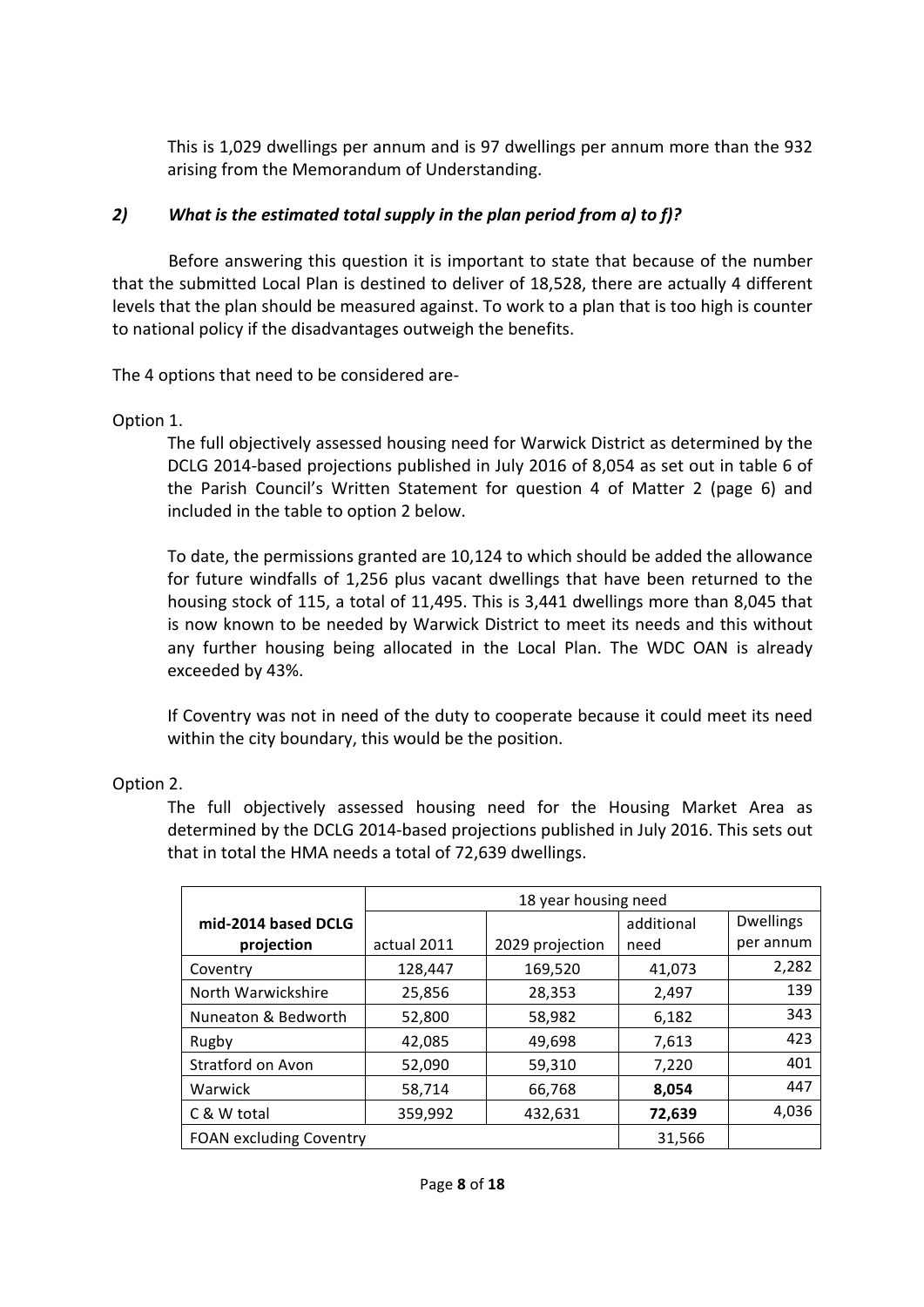At the initial hearing it was accepted that, based on the 2012-based projections, the HMA needed 4,004 dwellings per annum or 72,072 dwellings over the 18 year programme period.

The new 2014-based projection shows an increase in the HMA OAN of only 567 dwellings over the 18 year period.

In terms of dwellings per annum, there is an increase for Coventry from 1,811 to 2,282. The remainder of the HMA reduces, North Warwickshire from 204 to 139 dwellings per annum, Nuneaton & Bedworth from 422 to 343, Rugby from 453 to 423, Stratford on Avon from 508 to 401 and Warwick from 606 to 447.

Coventry continues to claim that it cannot find sites for more than 1,230 dwellings per annum without taking more Green Belt land within its city boundary.

On the presumption that the HMA shire authorities are willing to cooperate and release their Green Belt land in preference to Coventry using its own Green Belt land, then a fairer distribution of the unmet need than the proposal in the Memorandum of understanding is to distribute the 18,933 balance for Coventry between the shire districts proportionate to their share of the total shire district need of 31,566 as set out in the Parish Council's Written Statement for question 10 of Matter 2 (pages 7 & 8) and shown in Table 7, reproduced here.

|                                 | 18 year housing need |             |            |           |            |  |  |
|---------------------------------|----------------------|-------------|------------|-----------|------------|--|--|
|                                 | 2029                 | % of shire  | same % of  | total     |            |  |  |
|                                 | additional           | districts   | Coventry's | authority | households |  |  |
| mid-2014 based DCLG projection  | need                 | <b>FOAN</b> | unmet need | need      | per annum  |  |  |
| Coventry - claimed max possible |                      |             |            | 22,140    | 1230       |  |  |
| North Warwickshire              | 2,497                | 7.91%       | 1,498      | 3,995     | 222        |  |  |
| Nuneaton & Bedworth             | 6,182                | 19.58%      | 3,708      | 9,890     | 549        |  |  |
| Rugby                           | 7,613                | 24.12%      | 4,566      | 12,179    | 677        |  |  |
| Stratford on Avon               | 7,220                | 22.87%      | 4,330      | 11,550    | 642        |  |  |
| Warwick                         | 8,054                | 25.51%      | 4,831      | 12,885    | 716        |  |  |
|                                 |                      | 100.00%     |            |           |            |  |  |
| FOAN to meet duty to cooperate  | 31,566               | $\ddot{}$   | 18,933     | 72,639    | 4,036      |  |  |

If this is accepted, then Warwick District needs to identify 12,885 dwelling sites. To date, the permissions granted are  $10,124$  to which should be added the allowance for future windfalls of 1,256 plus vacant dwellings that have been returned to the housing stock of 115, a total of 11,495.

The Local plan then needs to identify a further  $1,390$  sites that, from a spatial strategy viewpoint, should be proximal to Coventry. This would allow selection from the balance of 7,033 sites identified in the modified draft local plan and would be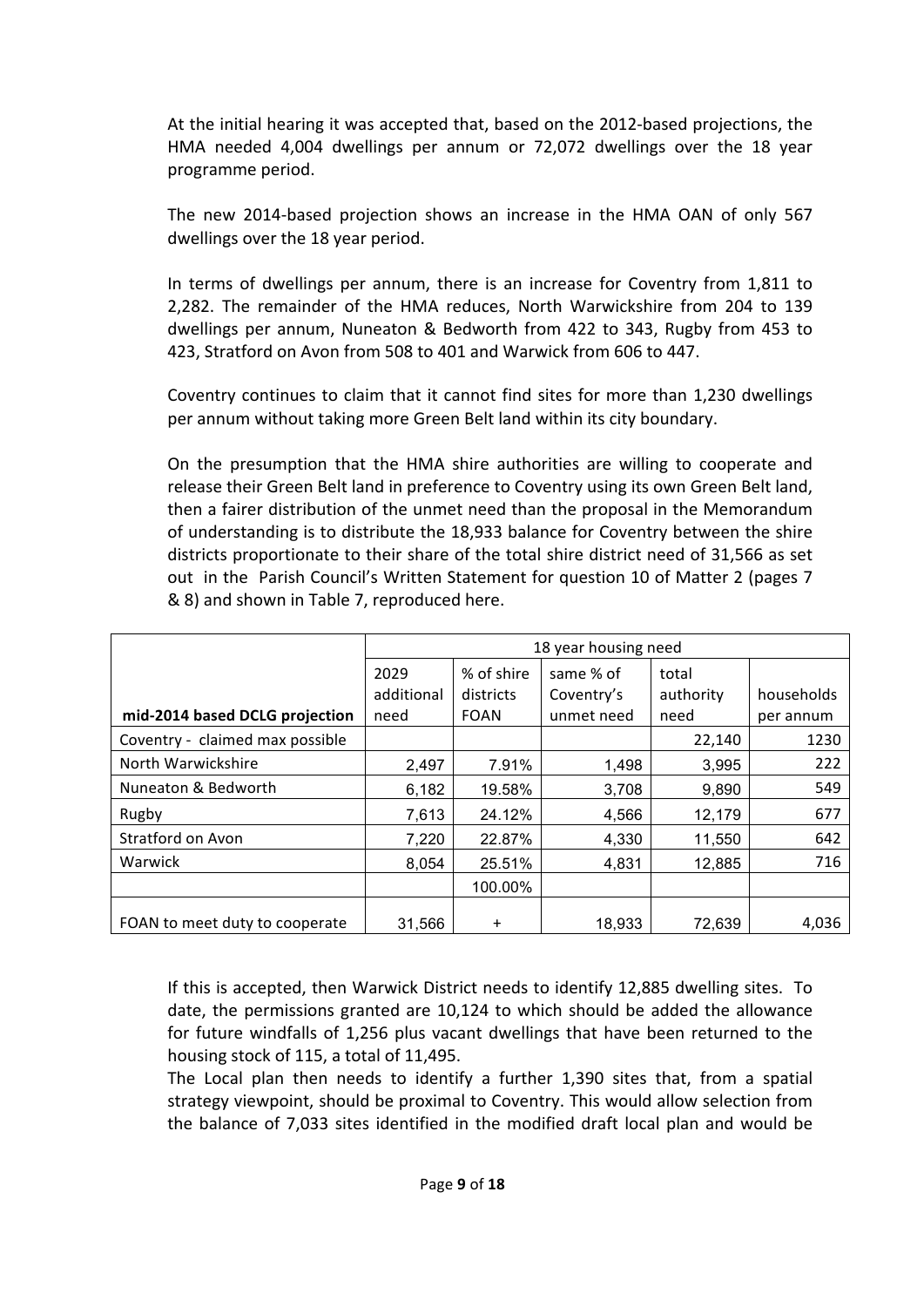more consistent with the Framework because the exceptional conditions necessary to release any further Green Belt than the 1,390 sites need, do not exist.

#### Option 3.

The 932 dwellings per annum quoted in the question emanates from the Memorandum of Understanding. This is addressed in the Parish Council's Written Statement for question 11 of Matter 2 (pages  $8 \& 9$ ) and shown in Table 8, reproduced here.

| <b>Memorandum of Understanding</b> | <b>Revised distribution</b> |         |       |         |
|------------------------------------|-----------------------------|---------|-------|---------|
|                                    | dpa                         | 18 year | dpa   | 18 year |
| Coventry                           | 1,230                       | 22,140  | 1,230 | 22,140  |
| North Warwickshire                 | 264                         | 4,752   | 222   | 3,995   |
| Nuneaton & Bedworth                | 703                         | 12,654  | 549   | 9,890   |
| Rugby                              | 620                         | 11,160  | 677   | 12,179  |
| Stratford on Avon                  | 659                         | 11,862  | 642   | 11,550  |
| Warwick                            | 932                         | 16,776  | 716   | 12,885  |
| C & W total                        | 4,408                       | 79,344  | 4,036 | 72,639  |

In this option, Warwick District needs to provide 16,776 dwellings. To date, the permissions granted are 10,124 to which should be added the allowance for future windfalls of 1,256 plus vacant dwellings that have been returned to the housing stock of 115, a total of 11,495.

The balance of  $5,281$  dwellings needs to be selected from the  $7,033$  dwellings currently not committed from the draft plan that, from a spatial strategy viewpoint, should be proximal to Coventry.

This represents, rather than a duty to cooperate to meet Coventry's unmet need, a deliberate expansion of Warwick District without good cause that does not justify release of Green Belt or open countryside to this extent. This was admitted by the District Council during the current hearing.

Across the HMA, the capacity is increased by  $6,705$  dwellings with an additional population increase of 15,536 people over and above the 138,992 people that the 2014-based projections anticipate, based on the assumption that the overall HMA household size at 2029 is 2.317 persons per household. This level of expansion is the equivalent of building more than another Warwick District Council with a 2011 census population of 137,736 by 12.43 years from now. This does not seem to be a practical possibility.

This volume of additional capacity could induce unacceptable demand on a wide range of infrastructure from roads to schools, NHS, public services and which will be largely unfinanced as these services are not met by development costs. They are met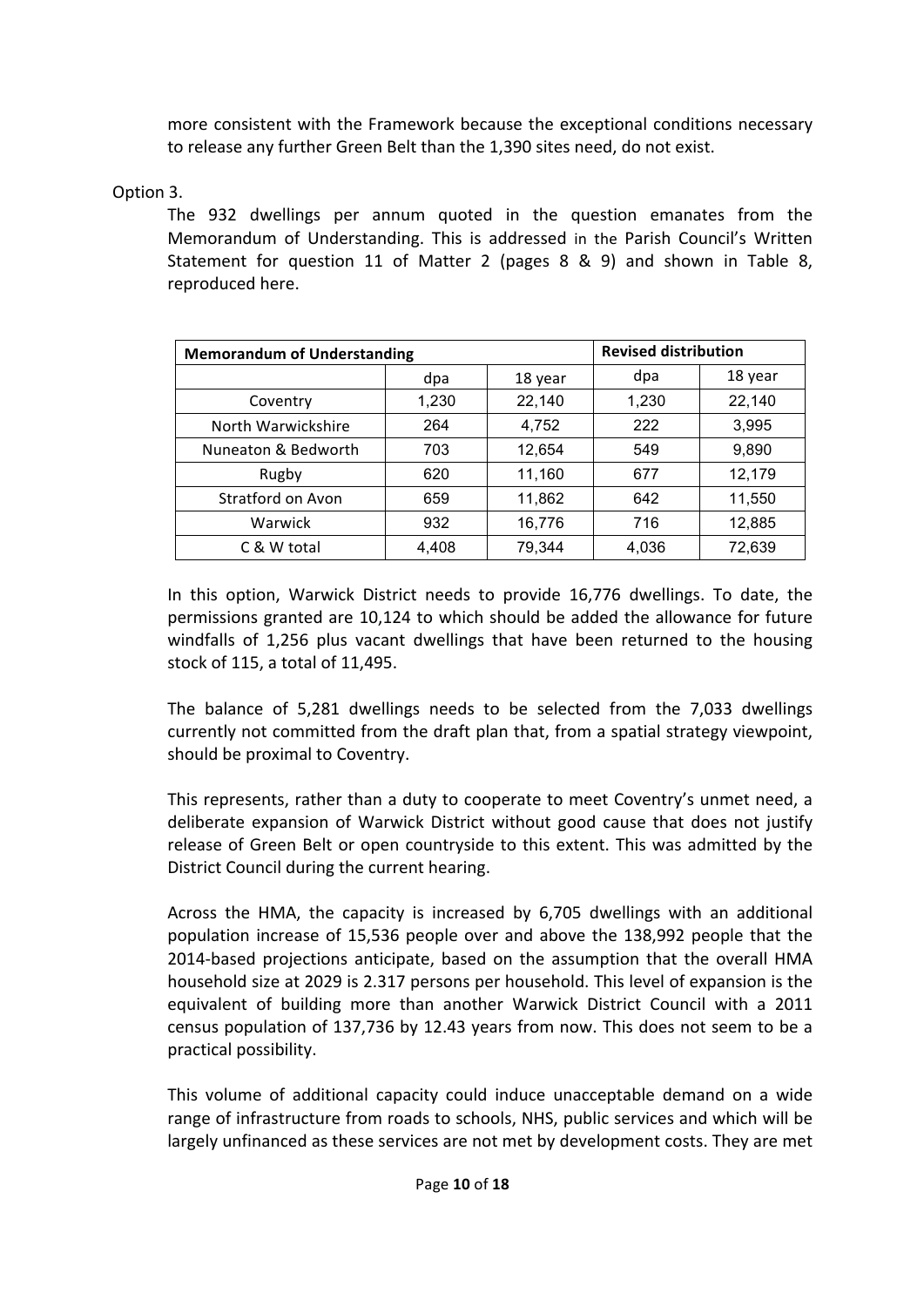by public authorities other than the District Council and those authorities are having to make severe budget cuts and do not have the capacity to meet the additional demand even if the physical demand of increasing that infrastructure can be devised.

It would also require the attraction of at least another 10,800 jobs to the District and Coventry based on the Nomis job/dwelling ratio of 1.615 for Warwick District over and above the jobs needed to employ the additional 138,992 people that the 2014based projections anticipate.

The Memorandum of Understanding is not practical, affordable or deliverable in the timescale required and leads to unacceptable loss of Green Belt and countryside and is therefore not consistent with national policy.

#### Option 4.

Continue with the plan as currently proposed that will deliver 18,528 households but to do so requires all the sites listed in Table 5.

This plan arises because the District Council has not recognised the number of permissions granted so far and the progress made in their delivery, choosing to pursue greenfield sites in preference to brownfield and concentrating on development to the south of the District rather than providing where it is required to meet the unmet need. The Infrastructure implications have not been thought through and the fact that only major developments will make any contribution to the funding of infrastructure. Significant support from central government and through local taxation will become a problem, impacting on public authorities.

#### OPTIONS CONCLUSION

Option 4, the 'accidental option' is the submitted Local Plan. It should not be approved in its present format. It is very important to get a local plan in place at the earliest opportunity, as NPPF184 & 213 requires.

Option 2 is the Parish Councils preferred option for the reasons given and this could be achieved by approving the submitted Local Plan subject to the removal of all the DS11 sites that have not yet been committed, except those needed proximal to Coventry to provide the balance of 1,390 dwellings necessary to meet the unmet Coventry need.

To return to question 2

- a) completions since 2011 are given in Table 3 above. The District Councils submission does not correlate with the robustly evidenced analysis in Appendix 1.
- b) similarly, there are 10,124 existing planning permissions only 64 of which may not proceed beyond the grant of permission.
- c) only sites that are generated through planning applications are included in this number. A few of these are related to S106 agreements, for example to make alternative site arrangements for affordable dwellings, but are otherwise treated as a normal independent permission.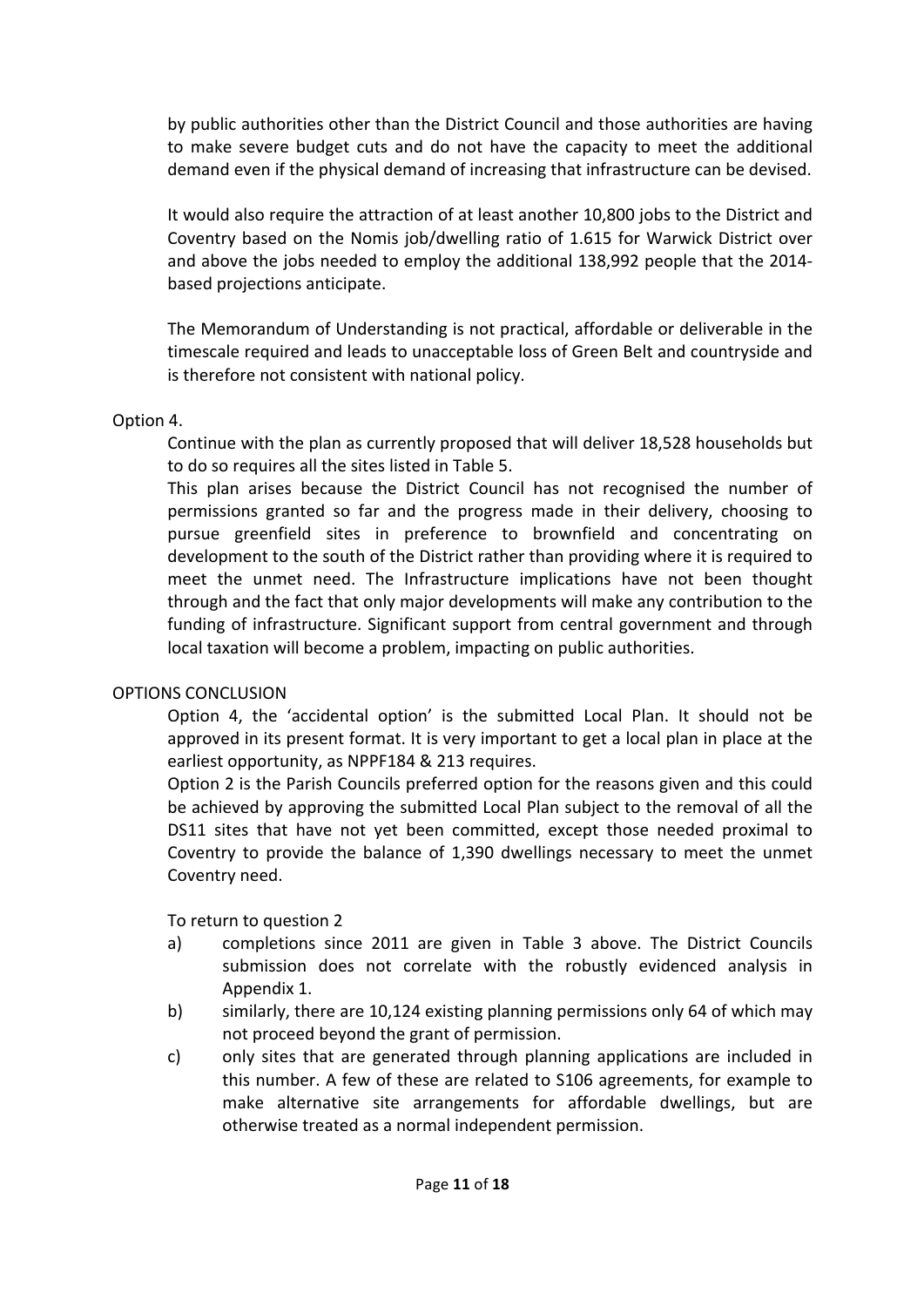- d) proposed site allocations in the Plan and its modifications are dealt with in the option statements. The most realistic plan is Option 2 where to achieve the HMA OAN only sites proximal to the location of unmet need, maximising the retention of Green Belt and open countryside and reducing travel to work miles and providing homes that can be afforded by normal families is realistic.
- e) other sources to be encouraged include
	- making provision for the expansion of student numbers at particularly Coventry University but also Warwick University by providing more student accommodation. This could release up to 5000 existing homes currently providing all student accommodation in Coventry to the normal housing market, helping to reduce the 18,933 household unmet need. About 14,500 students currently occupy 6,915 all student households according to census returns for 2011 and 6,745 students lived in university halls.
		- PPG 3-037 says that Older people have a wide range of different housing needs, ranging from suitable and appropriately located market housing through to residential institutions (Use Class C2). Local planning authorities should count housing provided for older people, including residential institutions in Use Class C2, against their housing requirement. The approach taken, which may include site allocations, should be clearly set out in the Local Plan.

There are an increasing number of specially built C2 residential institutions where the people sell their home and buy into this form of housing and this releases homes back to the market. New homes completed in the programme period are counted, but homes built before the start date should also be considered for inclusion in the housing provision because they become available for new occupants as the elderly pass on. Where residents have their own front door they should be included as a full household but where the accommodation is respite care on a permanent basis, because this may leave some households with a partner in residence. These are only counted as 2/3rds, ie a 90 place institution would be counted as 60 households. This should also be applied to existing institutions whereas they are at the moment only applied to new provision. PPG does not differentiate between new and existing provision.

HMO's could do with clarification. Non-specific HMO's, ie not students only, are a valuable provision for individuals who are looking for short to medium period of accommodation say for a temporary, but lengthy, works contract, whereas they may otherwise occupy a normal dwelling. If HMO's are registered for X persons but they are not normal flats, having some element of sharing facilities but with a lockable personal area, then the HMO should be considered as providing X single person households.

f) windfalls.

On page 4 where the detail of Appendix 1 is explained, it is found that of the 10,124 sites identified with planning permission, excluding windfalls generated by the Local Plan process, 4,410 are genuine windfalls. This represents a genuine windfall average annual number of 792 dwellings per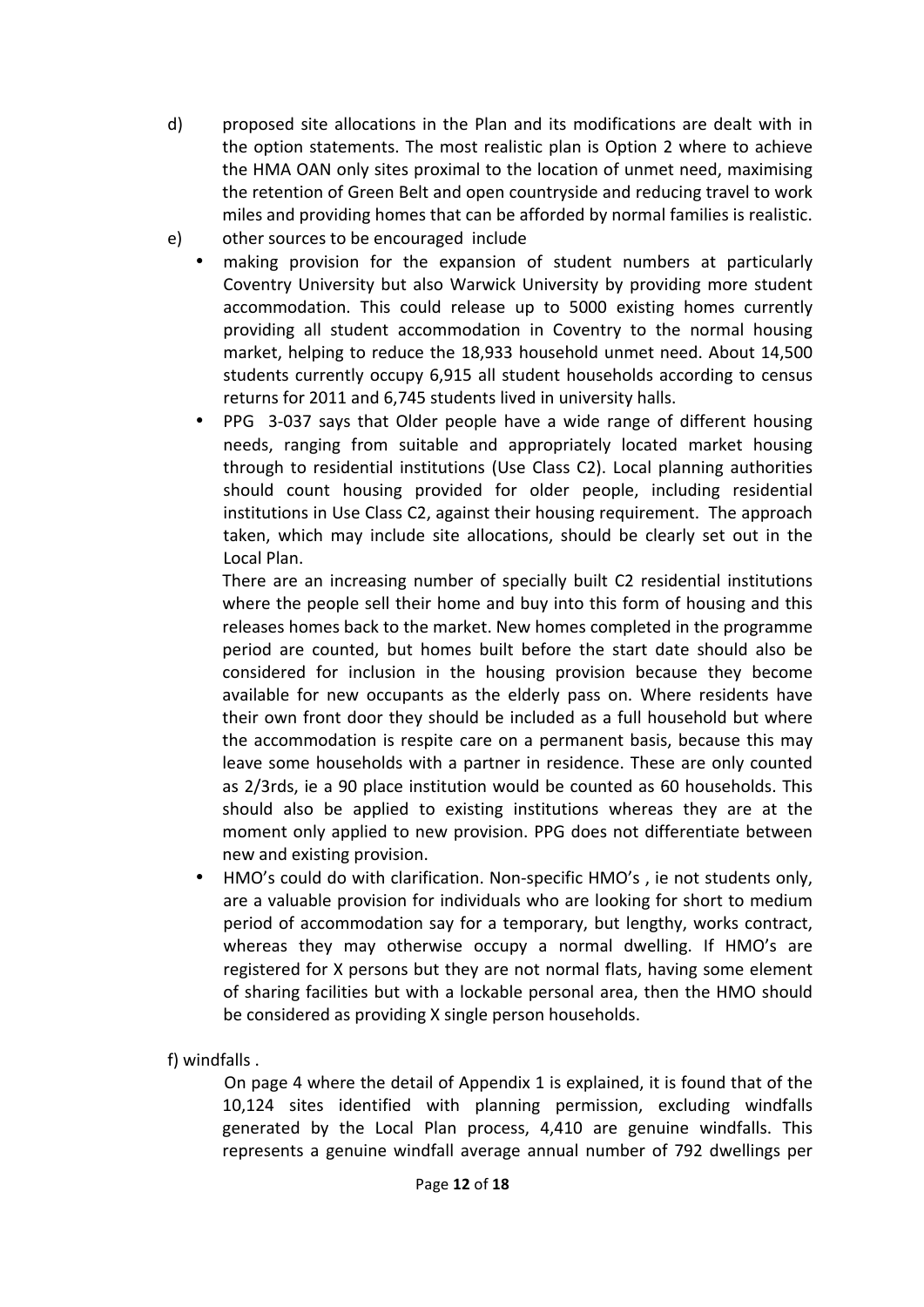annum in the 5.57 years since the start of the plan period. The reasons for this include

- Introduction of permitted developments such as agricultural and offices to residential has released a considerable number of applications and fairly quick completions.
- During the 2000's as the economic circumstances led to the closure of building contractors, many of the tradesmen set up their own small units. They have encouraged owners to consider such conversions.
- Don't move, improve has led some homeowners to consider works that also produce additional households by splitting homes, extending and adding homes etc. This leads to regeneration that helps to improve the area as well as providing more households and
- Difficulties in retail premises that are finding it hard to continue trading especially those of a smaller scale suitable for conversions to homes have led to a considerable number of such applications.

It is appreciated that windfalls by their nature are not plannable, and cannot be guaranteed, but the large volume experienced in the last 5 years at 792 dwellings per annum is significant. In all the calculations in this paper windfalls have been included as set out in Exam 20 at 101 dwellings per annum for the future, but this probably is a very conservative estimate of the applications that will be received.

# 3) What are the assumptions about the scale and timing of supply and rates of delivery from these various sources? Are these realistic? Has there been any *discounting of sites with planning permission for example?*

From the version available to the Parish Council the Trajectory seems to be irrelevant because it only refers to a total of 9,352 dwellings. This is OK if we are using the 8,054 projection for Warwick District only. From Question 1 at the beginning of this Written Statement, at point 5 it is pointed out that the number of completions total 1,483 and for the remaining schemes to come it includes a total of 7,869.

Even if the small urban sites that are missing are added in, it makes very little difference increasing the sum to 9,582.

As regards discounting of sites with planning permission, if the progress of each planning permission is kept up to date and any stalled sites removed as the version in Appendix 1 does, then the effect of stalled sites is minimised. In the WDC version these seem to be carried through.

Within the BTPC version Appendix 1 there are only  $64$  sites that do not appear to have moved since permission was granted. Of the 4,832 sites that have not yet started, this is only 1.32% of the total. If the control of the programme is actively managed, at least non-performance would be recognised and evading action could be taken. At present WDC appear to review progress as infrequently as possible, perhaps because of the time it takes as it is currently organised.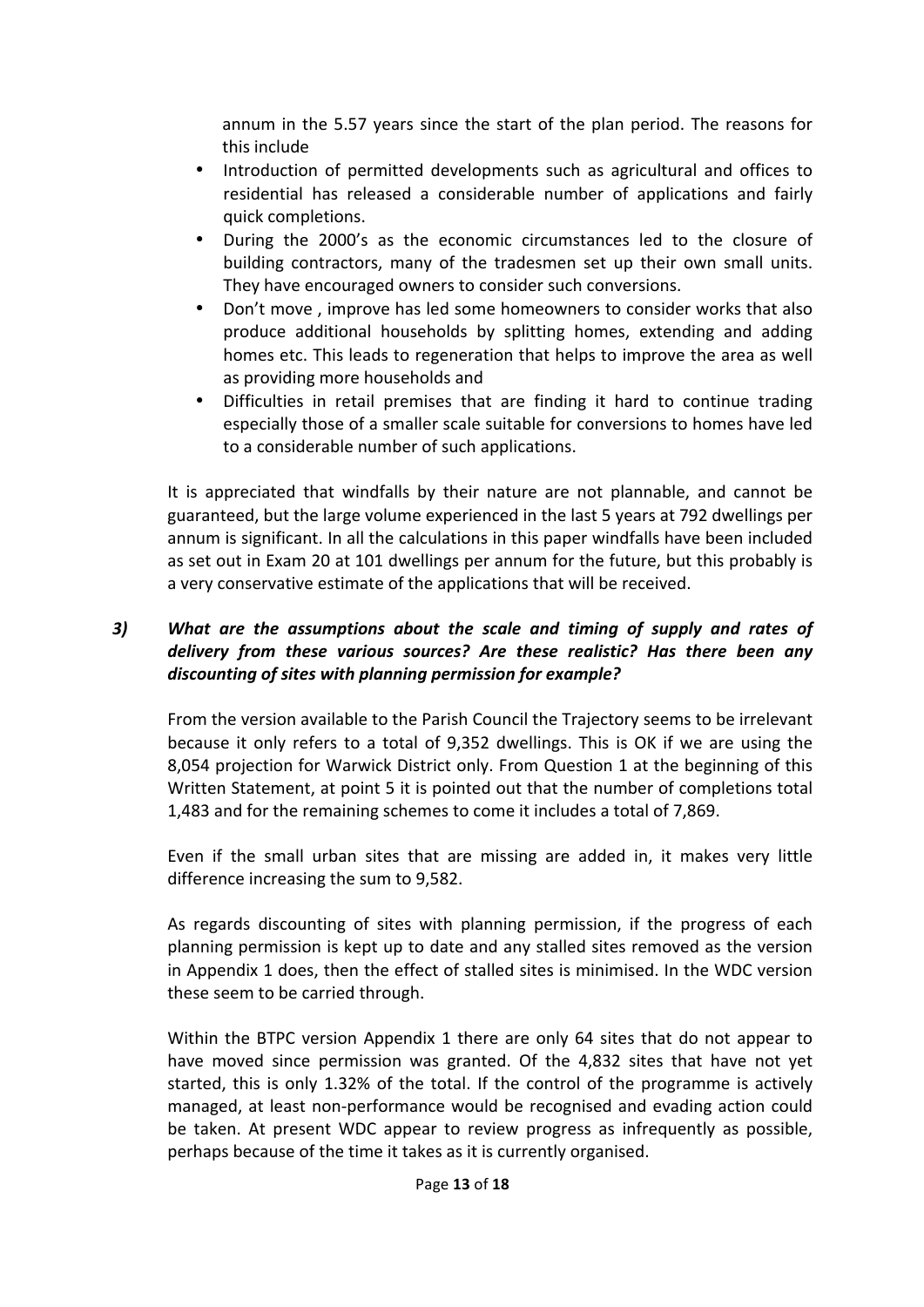This illustrates why any sites allocated by Warwick to meet Coventry's unmet need should remain within the control of Coventry so that they do not abdicate from the unmet need altogether and it would be for Coventry to progress chase or take avoiding action if their unmet need is not being provided.

Having said that, it appears to be custom and practice for developers to determine the rate at which they will deliver much needed homes. Most seem to work on 50 a year as this is about the rate they can sell thus enabling them to control the price, but it is a slow production rate in a contract situation. Is it possible to make planning permission conditional on achieving a programme? It is if the management for commissioning and contracting of the development is at the right level.

If the plan is to achieve 1000 dwellings per annum this will require 20 sites producing 50 a year each. There are not 20 major sites in the Local plan to achieve this.

From Appendix 1, it is clear that 2,620 dwellings are currently on site most with contractors looking to complete in the next year or so, as only 5 sites exceed 100 dwellings. Hence by 2017/18 the completions, together with those already completed, should be in the order of 5,290 without any new sites commencing. The trajectory anticipates 4,160.

## 4) How has flexibility been provided in terms of the supply of housing? Are there other *potential sources of supply?*

Not unless major changes occur in the procurement procedure. The flexibility seems to be to throw as much into the programme as possible in the hope that some if it will work. Hence we have a proposal for 18,528 when to meet the FOAN of the HMA we need 12,885.

### *5)* Has there been persistent under delivery of housing? In terms of a buffer for a five *year supply of housing sites, should this be 5% or 20% in relation to para 47 of the NPPF?* How should the level of completions since 2011 be taken into account? What *would the requirement be for a five year supply including a buffer?*

The answer to this depends on which of the 4 options in the answer to question 2 is selected. This table gives the options.

They are calculated assuming a 20% buffer; the target completions are calculated on a daily basis so are always up to date; sites with planning permission are discounted as the WDC estimate of sites that will not complete in 5 years; and the windfall allowance follows the initial hearing result to be as Exam 20. To do this we have shown both WDCs windfall figure and a supplementary number to raise it to the figure agreed by the Inspector in Exam 20.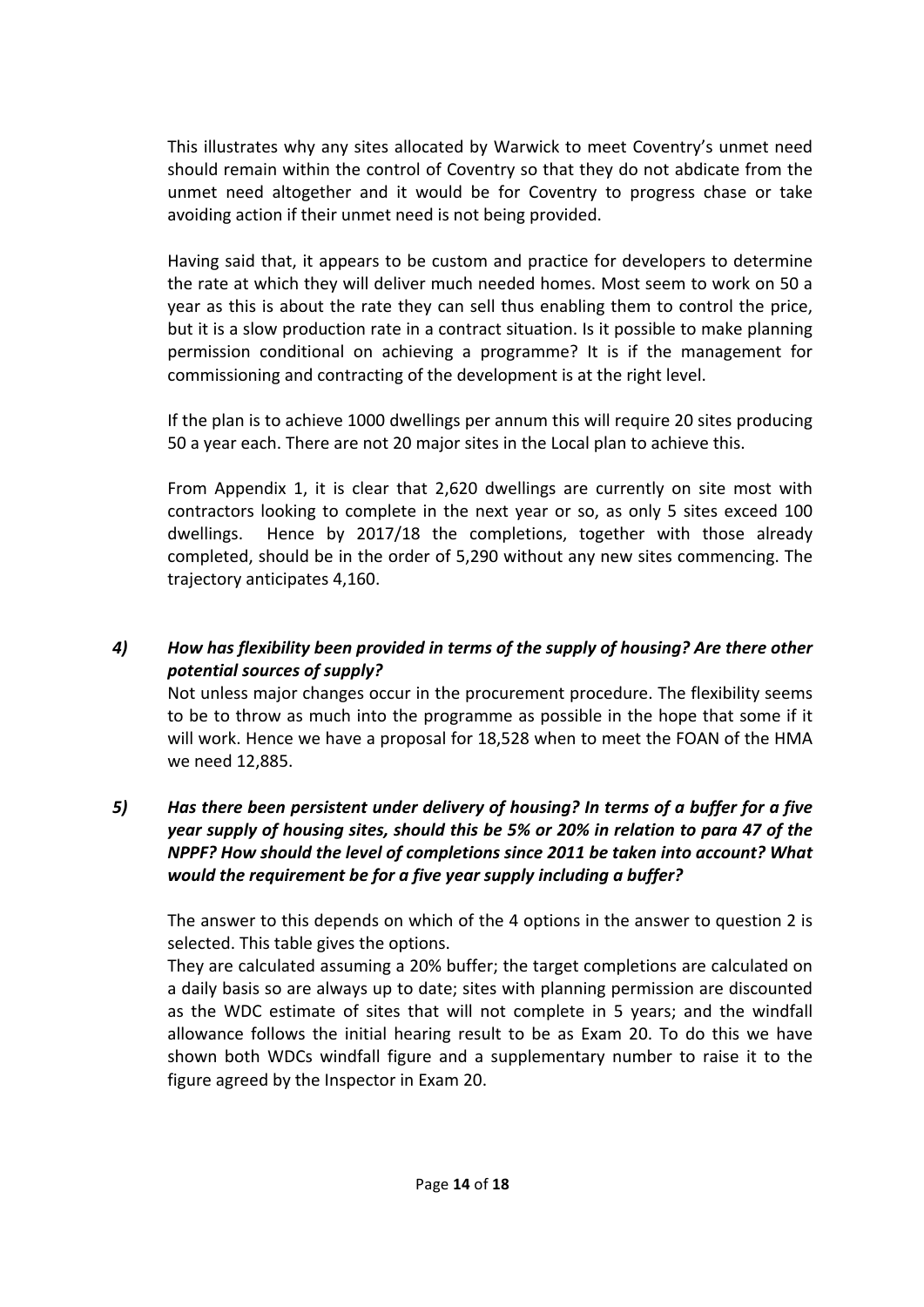| 5 year HOUSING LAND SUPPLY calculation |                                        |          |                       |                 |                       |                 |       |                      |           |
|----------------------------------------|----------------------------------------|----------|-----------------------|-----------------|-----------------------|-----------------|-------|----------------------|-----------|
|                                        |                                        | OPTION 1 |                       | <b>OPTION 2</b> |                       | <b>OPTION 3</b> |       | <b>OPTION 4</b>      |           |
|                                        |                                        |          | excluding<br>Coventry |                 | including<br>Coventry | M of U          |       | <b>Local Plan as</b> |           |
| Table A                                |                                        |          | unmet need            |                 | unmet need            |                 |       |                      | submitted |
|                                        | Housing requirement 2011-2029          |          | 8054                  |                 | 12885                 |                 | 16776 |                      | 18528     |
| Annual rate                            |                                        |          | 447                   |                 | 716                   |                 | 932   |                      | 1029      |
| next 5 years                           | (annual rate x 5)                      |          | 2237                  |                 | 3579                  |                 | 4660  |                      | 5147      |
| plus buffer of 20%                     |                                        |          | 447                   |                 | 716                   |                 | 932   |                      | 1029      |
|                                        | target completions @23rd October 2016  | 2492     |                       | 3987            |                       | 5191            |       | 5733                 |           |
| less actual completions                |                                        | 2672     |                       | 2672            |                       | 2672            |       | 2672                 |           |
|                                        | less vacants returned to use complete  | 115      |                       | 115             |                       | 115             |       | 115                  |           |
|                                        | balance to add to 5 year supply        |          | $-295$                |                 | 1200                  |                 | 2404  |                      | 2946      |
| Total 5 year requirement               |                                        |          | 2390                  |                 | 5495                  |                 | 7996  |                      | 9122      |
|                                        |                                        |          |                       |                 |                       |                 |       |                      |           |
| Table B                                | <b>Housing supply</b>                  |          |                       |                 |                       |                 |       |                      |           |
|                                        | Dwelling sites under construction      |          | 2620                  |                 | 2620                  |                 | 2620  |                      | 2620      |
|                                        | sites with pp less not complete in 5yr |          | 2767                  |                 | 2767                  |                 | 2767  |                      | 2767      |
|                                        | windfall allowance as DB March 2016    |          | 283                   |                 | 283                   |                 | 283   |                      | 283       |
|                                        | add difference between DB & examiner   |          | 222                   |                 | 222                   |                 | 222   |                      | 222       |
| Total                                  |                                        |          | 5892                  |                 | 5892                  |                 | 5892  |                      | 5892      |
|                                        |                                        |          |                       |                 |                       |                 |       |                      |           |
| 5 year requirement 2016 to 2021        |                                        |          | 2390                  |                 | 5495                  |                 | 7996  |                      | 9122      |
| requirement per year                   |                                        |          | 478                   |                 | 1099                  |                 | 1599  |                      | 1824      |
| number of years supply                 |                                        |          | 12.33                 |                 | 5.36                  |                 | 3.68  |                      | 3.23      |

- Option 1 To meet Warwick District's OAN of 8,054 there is a 12.33 year housing land supply. If Coventry did not have an unmet need this would be the situation.
- Option 2 To meet Warwick District's OAN and the proportionate distribution of Coventry's unmet need totalling 12,885 there is a 5.36 year housing land supply.
- Option 3 To meet the Memorandum of Understanding with a disproportionate contribution from Warwick District totalling 16,776 there is only a 3.68 year housing land supply.
- Option 4 To meet the current Modified Draft Local Plan that will generate 18,528 households, there is only a 3.23 year housing land supply.

In terms of the buffer -

Option 1 if Coventry had not declared that it could not meet its unmet need  $-$  and it is known that Coventry could have met the projection if it utilised all its own Green Belt within its boundary  $-$  Option 1 would be the correct option. In that case, the actual completions exceed the target completions and the 5% buffer would be appropriate. The number of years supply increases to 14.342 years.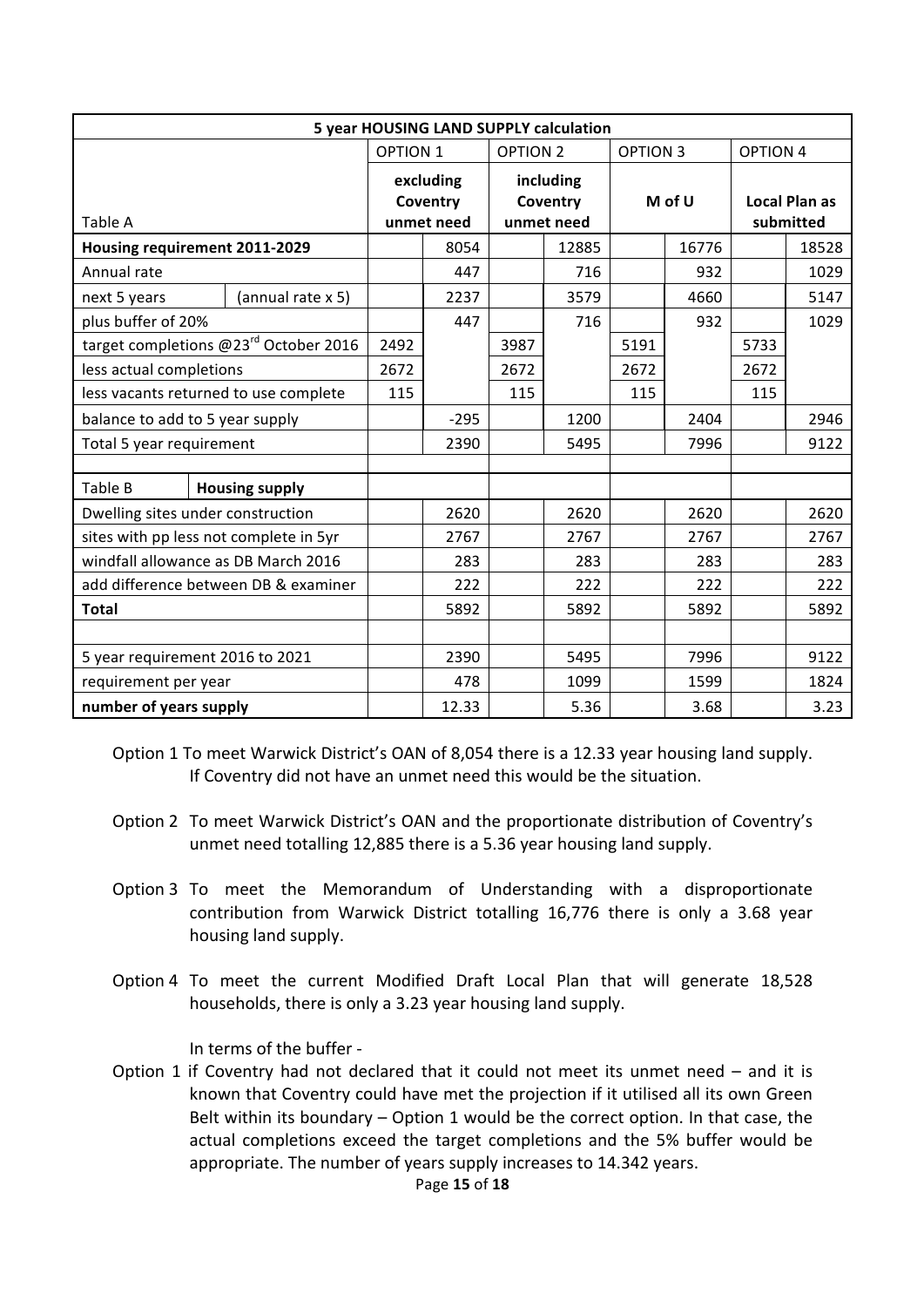Option 2 In this case, the target completions are 1200 more than the actual completions. Whether this constitutes a record of persistent under delivery that justifies a 20% buffer is a matter of judgement. Given that the local plan proposal includes many more sites than is necessary to meet the combined need of 12,885, and that sufficient sites have been identified to provide a 5.36 years supply using the 20% buffer but without taking into account any identified sites that are not yet committed, it could be held that this is not a record of persistent under delivery and keeping the buffer at 20% does not increase the prospect of achieving the planned supply nor influence choice and competition in the market for land. If the 5% buffer is applied, the number of years supply increases to 5.942.

> In any case, if the donor authority to a duty to co-operate agrees to provide sites for the authority with the unmet need, these should be identifiable at the very least so that the provision of affordable housing has a clear hierarchy. That is to say, Coventry citizens needing affordable housing would apply to Coventry's housing department who would have to allocate outside of its boundary. Otherwise, the burden of allocating properties in Warwick District to Coventry citizens would fall to offices in Leamington or Warwick and so people in need could be offered homes anywhere in Warwick District. This would not meet the spatial strategy objectives.

> The logical conclusion of this problem is for the sites identified in Warwick for Coventry's unmet need to be part of Coventry's 5 year housing land supply, ensuring that the objective of the 20% buffer to boost significantly the supply of housing remains with the authority that has the unmet need.

- Option 3 If Warwick District volunteers to increase its Local plan beyond the basic requirement to meet the DCLG HMA household Projection and provide 16,776 households, if it does not manage to reach this larger number, but nevertheless does reach its required number, that is not a fair case to apply the 20% buffer because that is not a persistent under delivery of the required need. If the 5% buffer was permitted it would still not produce a 5 year supply, being 4.037 years and unless the planned trajectory increases way beyond its current level and realistically that can be achieved, then the 5 year supply will never be reached and the authority would be unable to resist proposals that do not meet the Local Plan. This negates the policy of local plan making.
- Option 4 If the submitted local Plan is approved without amendment, then the probable outcome will be a plan providing 18,528 homes solely because the District Council is unaware of the number of planning permissions granted. But the plan would have to still comply with the 5 year housing requirement and it will be even harder for the 5year supply figure to be achieved. Even if the buffer is reduced to 5% there is still only a 3.528 year housing land supply.

To achieve completions of 18,528 homes, less the known completions of 2,787 in the remaining period of 12.43 years would require an immediate annual increase up to 1,266 completions per annum every year until the end of the programme. This is not realistic because that level of provision has not happened before and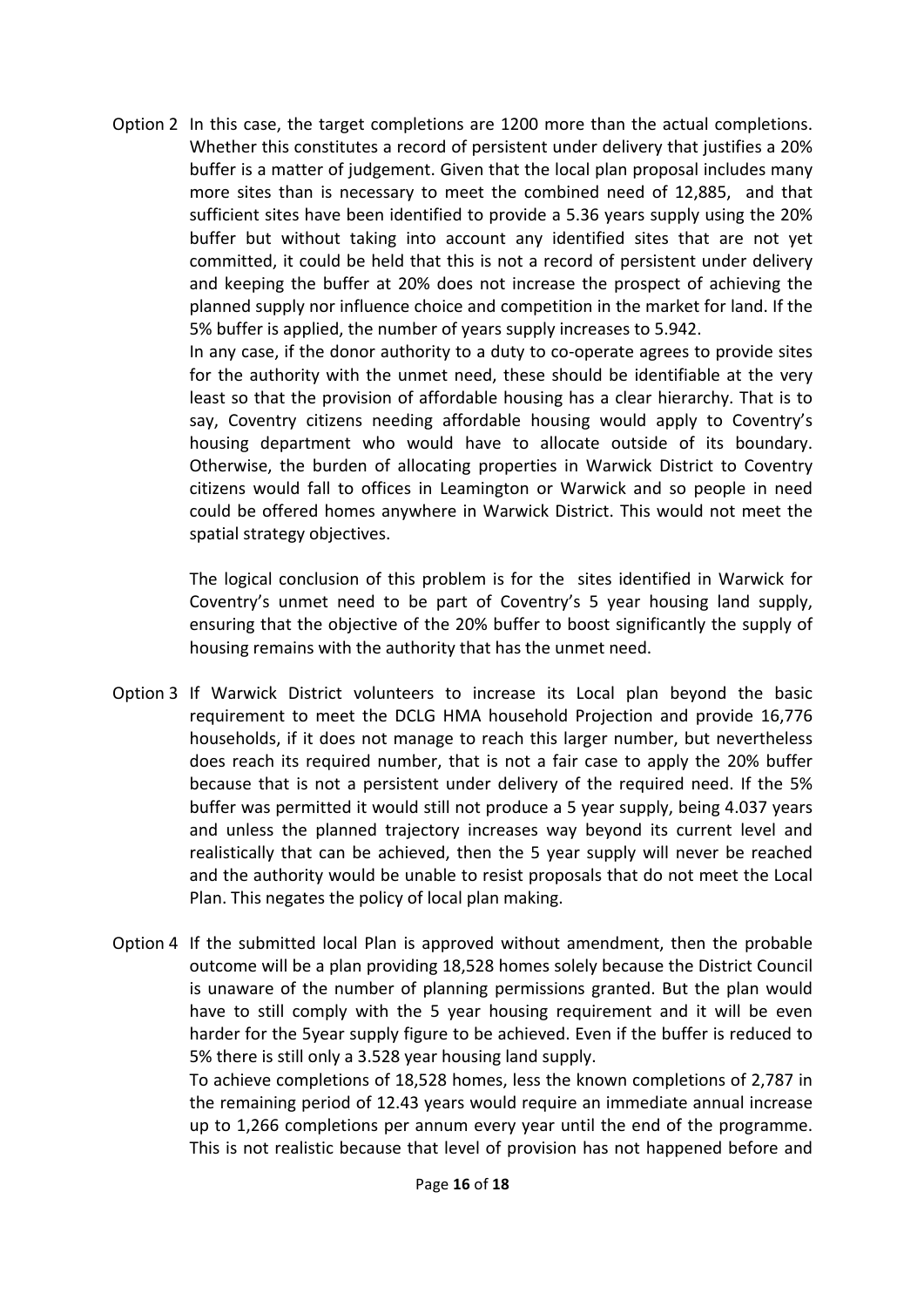the construction industry locally is unlikely to be able or want to achieve it. In addition, there is no controlling mechanism available to ensure that developers with permissions granted will meet this level of demand. It will also require infrastructure provision to keep up with it and this entails establishing the needs, financing the proposals, finding practical locations for the works and adding that building activity to the overheated construction market.

*6)* Should the annual housing requirement figure be staggered to reflect the need for *additional site allocations to meet unmet needs in Coventry and realistic lead in times* (see Appendix 4 to Council's Housing Supply Topic Paper June 2016) i.e. a *lower figure in the early years of the plan period, increasing later?* 

*If* so what would be a reasonable basis for the annual figures? Should the early *years* be based on OAN for Warwick? How would this affect the requirement for a five year supply?

Given that we are over 5 years into the plan period and that no specific provision for Coventry's unmet need has yet been determined, only the current over-provision of 10,124 permissions granted will allow this to happen if a realistic level for Coventry is agreed. In the case of option 2 it would be achievable but options 3 and 4 are almost impossible.

The Coventry need can only be staggered because it should have been established before the 18year programme started if it was to be plausible. The early years can only be based on what we know and that is the needs for Warwick, and reducing the Green Belt release problem to manageable proportions should permit a satisfactory but reduced provision that meets the new household projections. At this stage, taking into account land release timing, preparation time and startup activities it is unlikely that any specific sites for Coventry will commence within 18 months followed by completions beginning 6 months or so later.

The early years up to now should be based on the Warwick OAN with a properly planned addition to meet the Coventry projection for the latter part of the programme period. The 5 year supply requirement should be based on the Warwick OAN until the Warwick OAN effect is worked out and added to the Warwick OAN on a phased basis when the detail is known. Option 2 would provide the combined OAN and on the assumption that Coventry's in-city programme is progressing to its programme the later addition of the Warwick dimension will still be in time to meet the demand that may exist at the end of the programme period. The household projections are given on an annual basis, so it is clearly not necessary to provide all the 2029 projections at an early part of the programme.

## *7*) Would the Local Plan realistically provide for a five year supply on adoption? Will a *five year supply be maintained?*

If the plan as submitted is adopted then the answer is no, it is not realistic and a 5 year supply will not be maintained. Option 2 is the only option that will meet the projections and be realistically achievable.

## 8) In overall terms would the Local Plan realistically deliver the number of dwellings *required over the plan period?*